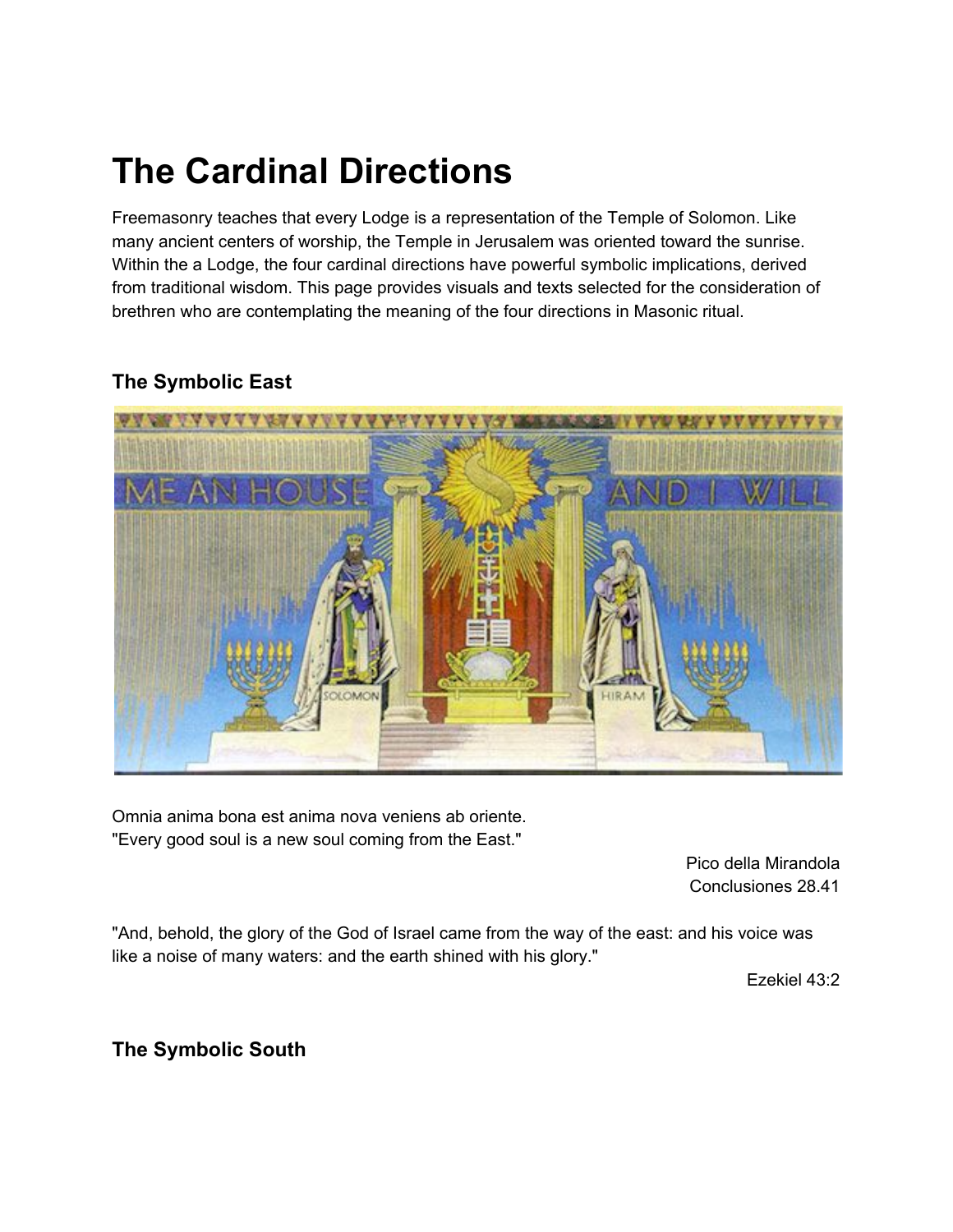

"When the sun is at his meridian height, his invigorating rays are darted from the south. When he rises in the east, we are called to labor ; when he sets in the west, our daily toil is over ; but when he reaches the south, the hour is high twelve, and we are summoned to refreshment. In Masonry, the south is represented by the Junior Warden and by the Corinthian column, because it is said to be the place of beauty."

Mackey's Encyclopaedia

"[T]he very radiant brightness of the midday sun... This is that midday light, which, perpendicular, inflames the Seraphim, and at the same time illuminates the Cherubim." Pico della Mirandola On the Dignity of Man, 1486

"The Holy One created three hundred and sixty-five windows for the world to use: one hundred and eighty-two in the east, one hundred and eighty-two in the west, and one in the firmament's middle, out of which the sun issued at the beginning of the work of creation."

> Talmud Yerushalmi Tractate Rosh Hashannah 2:5

**The Symbolic West**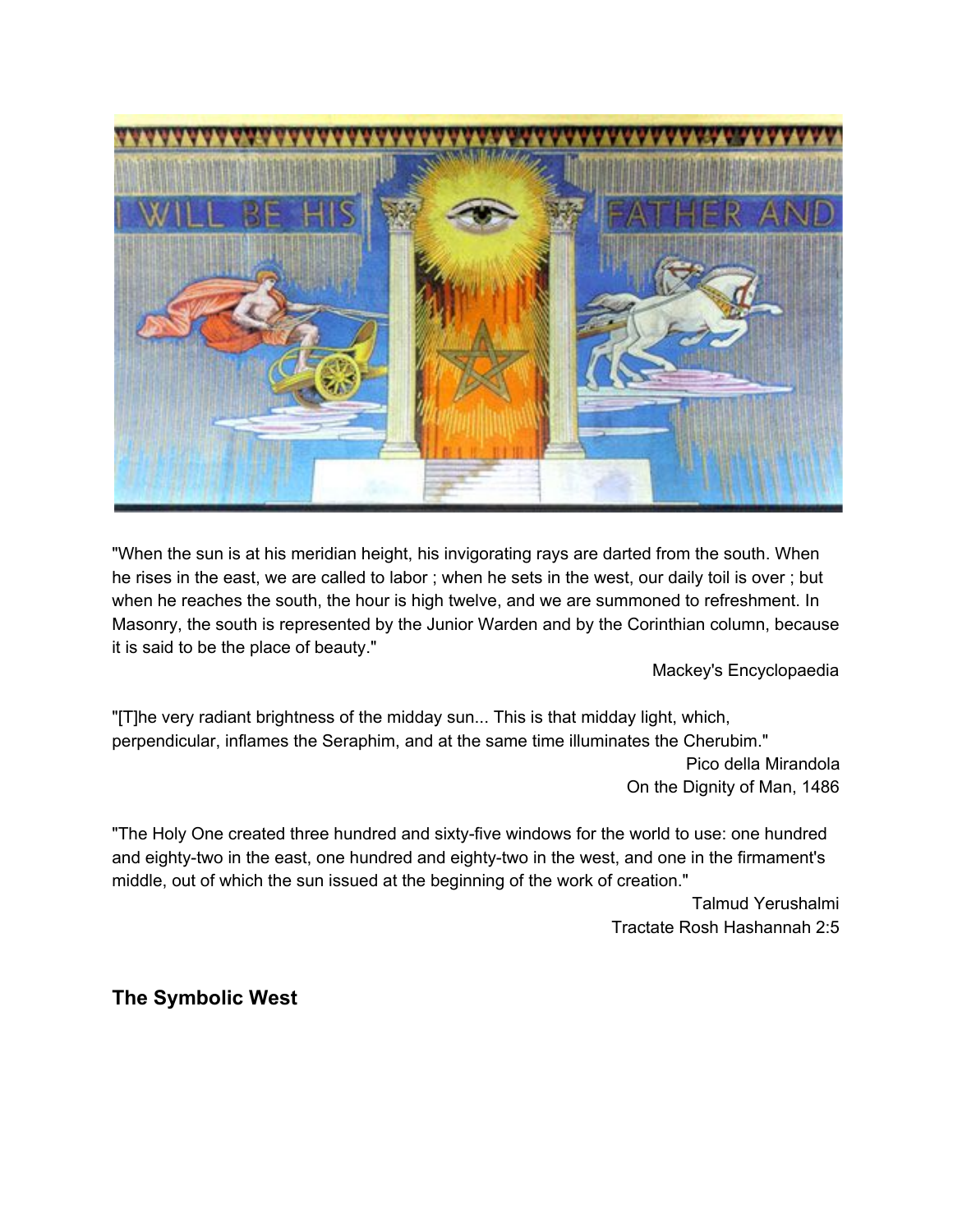

"I will bring thy seed from the East, and gather thee from the West."

Isaiah 43:5

**The Symbolic North**